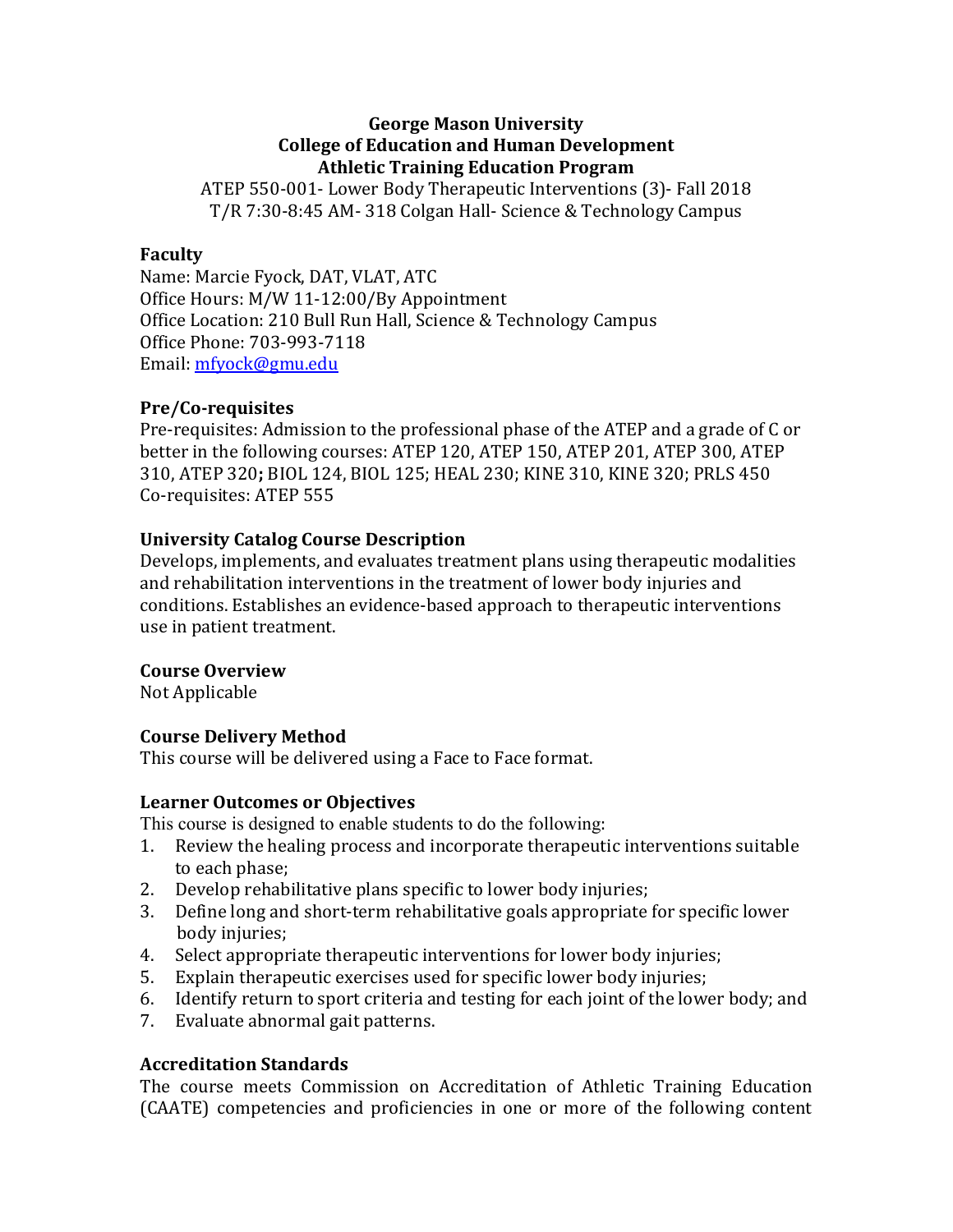areas: evidence-based practice, prevention and health promotion, clinical examination and diagnosis, acute care of injury and illness, therapeutic interventions, psychosocial strategies and referral, healthcare administration, professional development and responsibility.

# **Required Texts**

- 1. Prentice, W. (2015). *Rehabilitation Techniques for Sports Medicine and Athletic Training.* (6<sup>th</sup> ed.). Slack Incorporated.
- 2. Knight K., Draper D. (2012). *Therapeutic Modalities: The Art and Science.* Lippincott, Williams & Wilkins.
- 3. Additional readings as assigned

# **Course Performance Evaluation**

Students will be evaluated on content standards (knowledge gained) and performance (demonstration of the content). Content standards may be assessed via written assignments and exams. Students are expected to submit all assignments on time in the manner outlined by the instructor  $(e.g., Blackboard, Tk20, hard copy)$ .

*Examinations* - Five exams (four midterm examinations and one final examination) will be issued with multiple choice, true/false, fill in the blank, matching, short answer, and essay questions. Each examination will test the material covered in class and assigned readings. Final examination is cumulative.

*Evidence Based Medicine (EBM) Review and Clinical Application Presentation-*Evidence-based medicine is the practice of medicine based on the best available evidence. Health professionals caring for children and adults need to be aware of the evidence about the benefits and harms of preventive methods, diagnostic strategies, treatments, and rehabilitation techniques in order to provide optimal care to their patients. This assignment assesses your ability to find evidence and critically review manuscripts using the strategies that you have learned in the Foundation courses. You are required to do an EBM search and identify **3-5 ORIGINAL** (research) papers relevant to a proposed clinical question. More information will be provided in class.

*Attendance/Professionalism-* Students are expected to be on time, attend all class meetings, and be prepared for in class assignments and projects. Excused absences include the following: illness (must bring a receipt or note from a doctor), family death, athletic/academic event (contact instructor in advance), and others at the discretion of the instructor. For known upcoming absences, students must contact the instructor at least **one** week in advance to the missed class to make up work. In the case of illness or some other unforeseen absence, the student must contact the instructor via e-mail or telephone the same day of the absence. At the next attended class meeting the student will discuss material that is to be completed with the instructor. *Students will have one week from the excused absence to complete any missed assignments.* It is the student's obligation to pursue any make-up work.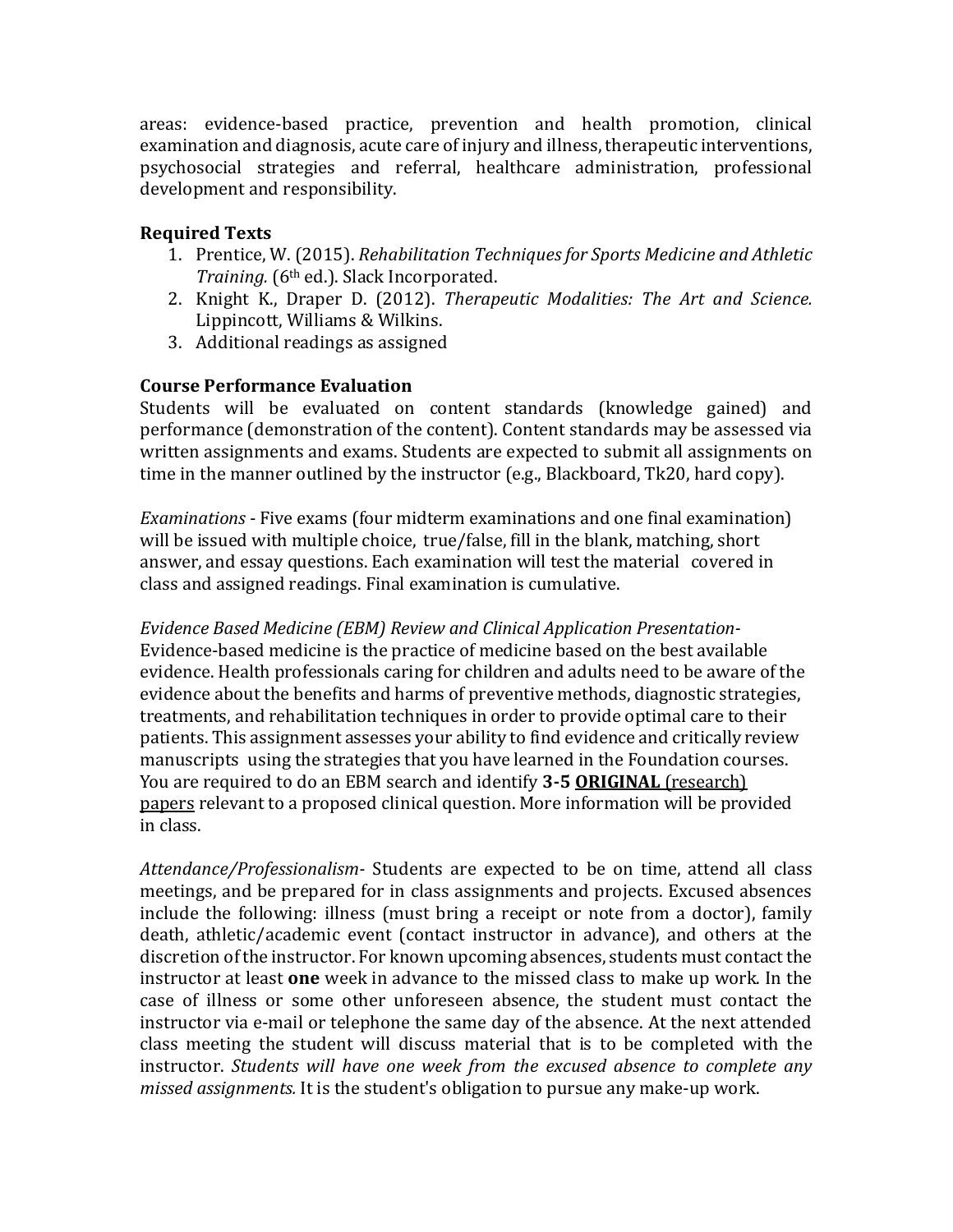#### **Grading Scale**

| <b>Evaluation type</b>     | <b>Number</b>            | <b>Points</b><br>each | <b>Total points</b> |
|----------------------------|--------------------------|-----------------------|---------------------|
| Written exams              |                          | $50 - 75$             |                     |
| Comprehensive Final Exam   |                          | 100                   | 100                 |
| <b>EBM</b> Assignment      |                          | 50                    | 50                  |
| Attendance/Professionalism | $\overline{\phantom{0}}$ |                       | 25                  |
| <b>TOTAL POINTS</b>        |                          |                       |                     |

**A:** 511.5- 550 pts. (93%) **C:** 385.0- 439.9 pts. (77%) **A**-: 495.0- 511.4 pts. (90%) **F:** <384.9 pts. **B**+: 478.5- 494.9 pts. (87%) **B:** 456.5-478.4 pts. (83%) **B**-: 440.0-456.4 pts. (80%)

#### *Assignments*

Late assignments will not be accepted. Assignments should be submitted at the beginning of the class meeting on the due date. Late assignment will result in a zero  $(0)$  for the assignment. This applies to electronic submissions as well.

You MUST follow provided directions completely on all assignments. Failure to do so will result in a zero  $(0)$  for the assignment.

#### **Professional Disposition**

It is critical each student conduct themselves in an appropriate manner and decorum fitting of a health care provider. Making light of injuries, conditions, or illnesses that is not respectful to the class, instructor, or patient study will not be tolerated. Submission of documents or assignments should not include personal information and comply with Health Insurance Portability & Accountability Act (HIPPA) regulations. See https://cehd.gmu.edu/students/polices-procedures/

|   | Date     | <b>Topic</b>                                              | <b>Reading/Assignment Due</b>              |
|---|----------|-----------------------------------------------------------|--------------------------------------------|
| T | 8-28     | <b>ATEP 520 Completion</b>                                |                                            |
| R | $8 - 30$ | <b>ATEP 520 Completion</b>                                |                                            |
| T | $9 - 4$  | Intro Course/Review<br>Modalities/Designing<br>Rehab Plan | Knight & Draper text<br>Chapter 1-Prentice |
| R | $9 - 6$  |                                                           |                                            |
| T | $9 - 11$ | Modality review                                           |                                            |
| R | $9 - 13$ | Modality application                                      |                                            |

#### **Class Schedule**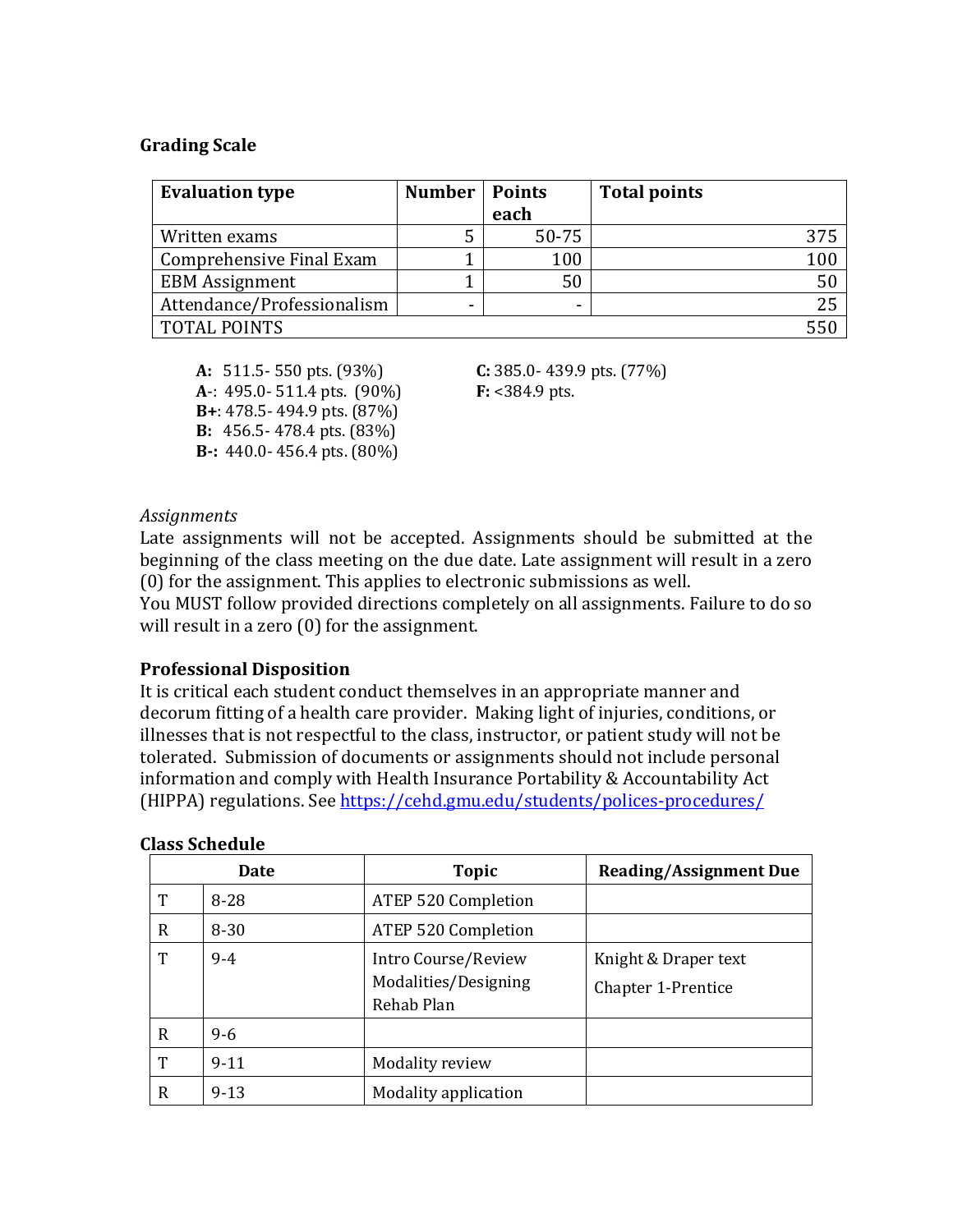| T              | $9-18$    | <b>Psych Considerations</b> | Chapter 4-Prentice        |
|----------------|-----------|-----------------------------|---------------------------|
| $\mathbf R$    | $9 - 20$  | Exam #1                     | 1-4 Prentice              |
| T              | $9 - 25$  | Neuromuscular Control       | Chapter 6- Prentice       |
| $\mathbf R$    | $9 - 27$  | Exam #2                     | 5-7 Prentice              |
| T              | $10-2$    | Flexibility                 | Chapter 8- Prentice       |
| $\mathbf R$    | $10 - 4$  | Cardiorespiratory           | Chapter 10- Prentice      |
| $\overline{T}$ | $10-11$   | Exam #3                     | 8-10 Prentice             |
| $\mathbf R$    | $10 - 16$ | Plyometric                  | Chapter 11- Prentice      |
| T              | $10 - 18$ | <b>Aquatic Therapy</b>      | Chapter 15- Prentice      |
| $\mathbf R$    | $10 - 23$ | Lab Competency #2           | 11-16 Prentice            |
| T              | $10 - 25$ | Exam $#4$                   | 11-15 Prentice            |
| $\mathbf R$    | 10-30     | Lower leg, ankle, foot      | Chapter 22, 23 Prentice   |
| T              | $11 - 1$  | Lower leg, ankle, foot      |                           |
| $\mathbf R$    | $11-6$    | Lab Competency #3           | Lower leg, ankle, foot    |
| T              | $11 - 8$  | Knee & Patellofemoral       | Chapter 21- Prentice      |
|                |           |                             | Article                   |
| $\mathbf R$    | $11 - 13$ | Knee & Patellofemoral       | <b>EBM Assignment Due</b> |
|                |           | <b>Critical Review</b>      |                           |
| T              | $11 - 15$ | Lab Competency #4           | Knee & Patellofemoral     |
| T              | $11 - 20$ | Hip, Pelvis, Thigh          | Chapter 22- Prentice      |
|                |           |                             |                           |
| $\mathbf R$    | 11-22     | Hip, Pelvis, Thigh          |                           |
|                |           | <b>Critical Review</b>      |                           |
| $\rm T$        | 11-27     | Lab Competency #5           |                           |
| T              | $12 - 4$  | Thoracic/Lumbar Spine       | Chapter 24- Prentice      |
|                |           |                             |                           |
| $\mathbf R$    | $12-6$    | Exam #5                     | 17-24- Prentice           |
|                | 12-18     | 7:30-10:15 AM               |                           |

Note: Faculty reserves the right to alter the schedule as necessary, with **notification to students.**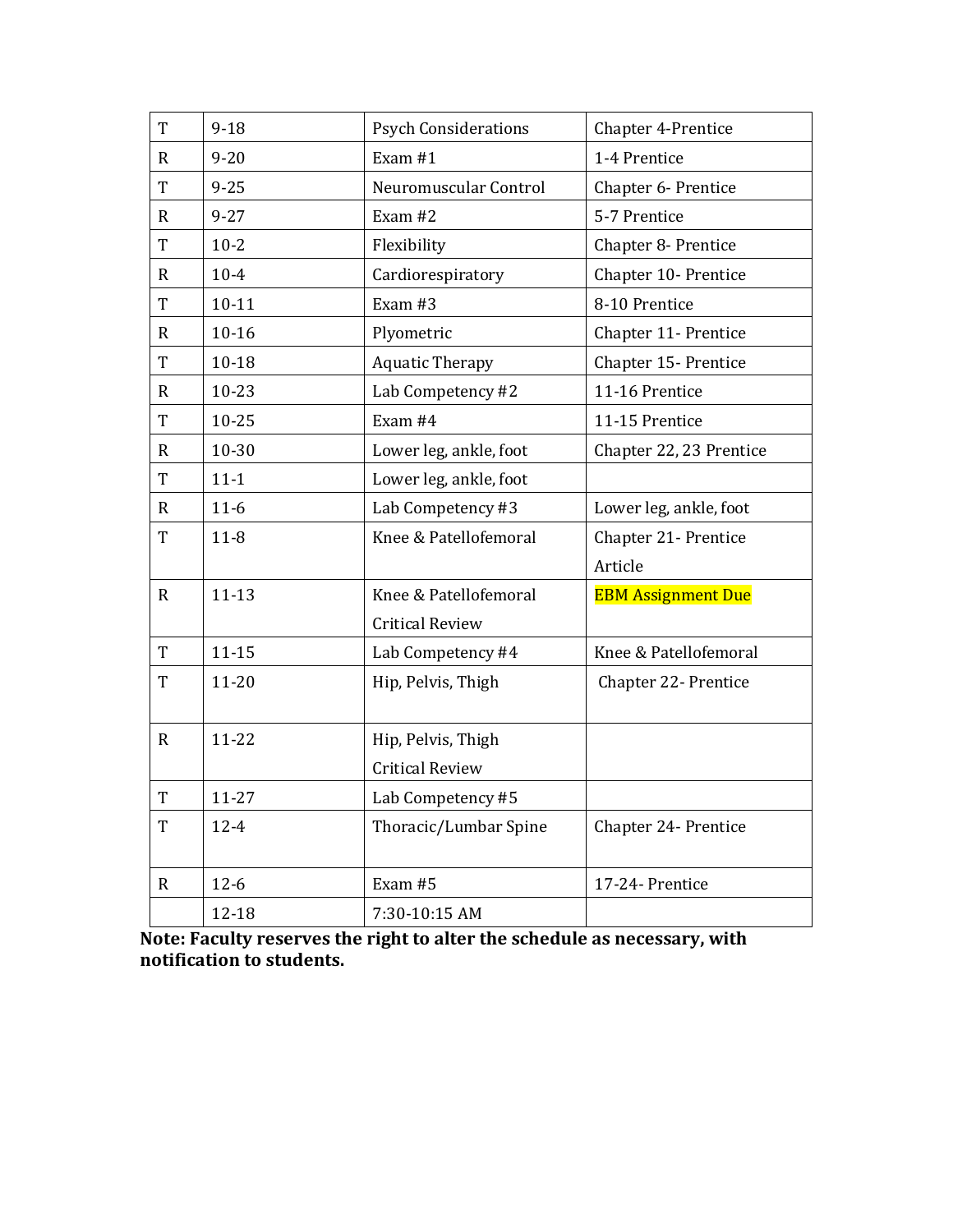# **Core Values Commitment**

The College of Education and Human Development is committed to collaboration, ethical leadership, innovation, research-based practice, and social justice. Students are expected to adhere to these principles: http://cehd.gmu.edu/values/.

# **GMU Policies and Resources for Students**

## *Policies*

- Students must adhere to the guidelines of the Mason Honor Code (see http://oai.gmu.edu/the-mason-honor-code/).
- Students must follow the university policy for Responsible Use of Computing (see http://universitypolicy.gmu.edu/policies/responsible-use-of-computing/).
- Students are responsible for the content of university communications sent to their Mason email account and are required to activate their account and check it regularly. All communication from the university, college, school, and program will be sent to students **solely** through their Mason email account.
- Students with disabilities who seek accommodations in a course must be registered with George Mason University Disability Services. Approved accommodations will begin at the time the written letter from Disability Services is received by the instructor (see http://ods.gmu.edu/).
- Students must follow the university policy stating that all sound emitting devices shall be silenced during class unless otherwise authorized by the instructor.

## *Campus Resources*

- Support for submission of assignments to Tk20 should be directed to tk20help@gmu.edu or https://cehd.gmu.edu/aero/tk20. Questions or concerns regarding use of Blackboard should be directed to http://coursessupport.gmu.edu/.
- For information on student support resources on campus, see https://ctfe.gmu.edu/teaching/student-support-resources-on-campus

**For additional information on the College of Education and Human Development, please visit our website https://cehd.gmu.edu/students/ .**

## **Technology Use During Class**